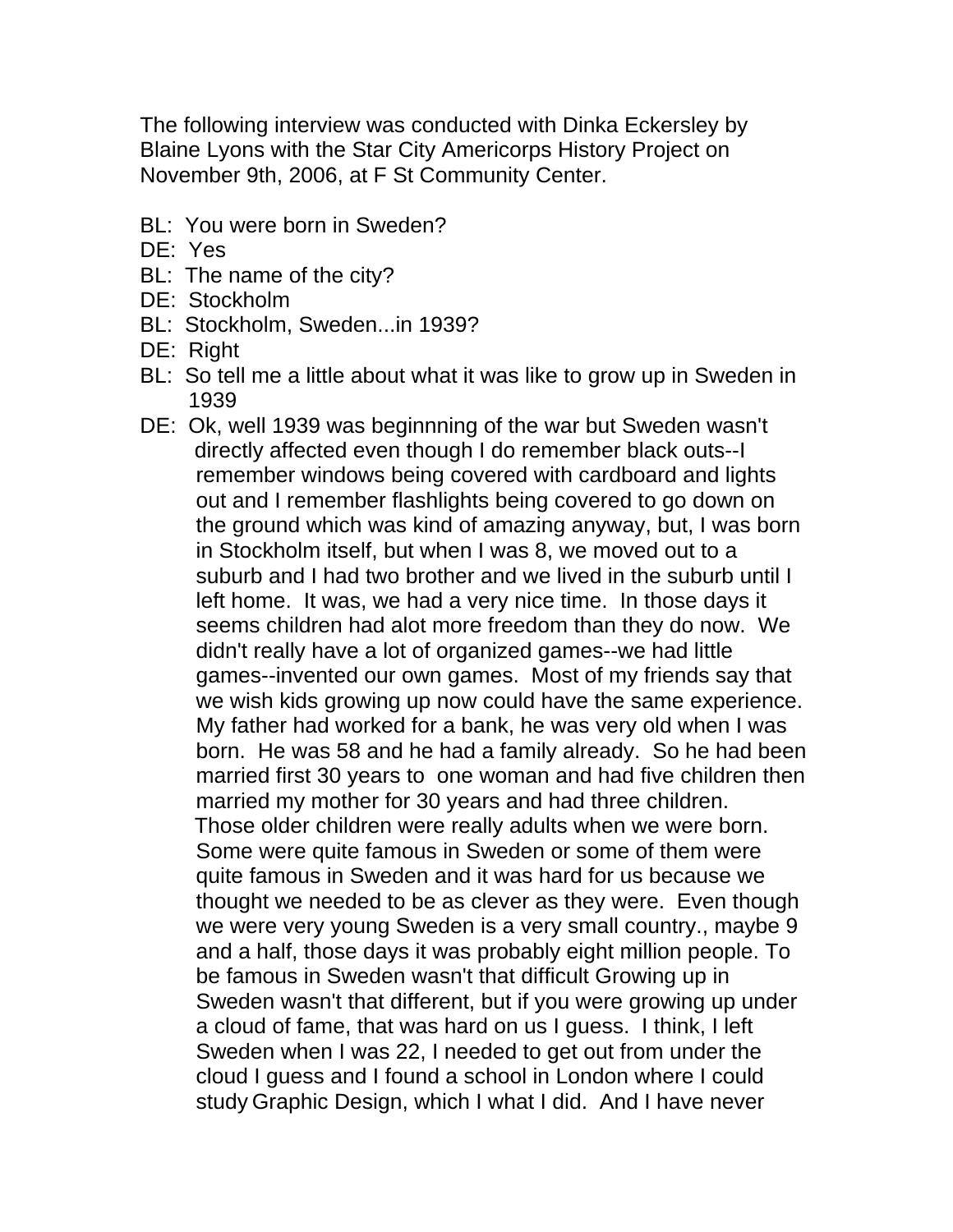lived in Sweden since. Except I've been back to visit of course. And in England, I met my husband, we were students together and the rest is history, I guess.

- BL: What was your husband majoring in?
- DE: He was majoring in the same thing, we both went to--it was a monotechnic school. Specializing in everything to do with printing. So, we decided graphic design. His father was a graphic designer, he was also quite famous in England. So, I left one cloud to be trapped under another cloud. And I mean was worse for my husband to have this father who was known and now we have a son who is a graphic designer also. My husband died in April, he was also quite a well known designer. His family, his father was a graphic designer of course and he had three sons, who were all graphic designers and all married graphic designers so it was a big cloud, too many graphic designers, but that is what we did--yeah.
- BL: Do you remember anything that your teachers and some of your classes--
- DE: ok--you mean in high school?
- BL: That you remember through the years? In grammer, high school, college?
- DE: Ok, yes I think.....I had a teacher when I was...in Sweden you grow up knowing that Swedish is not a very useful language. And only Swedish people speak Swedish. So, there is alot of emphasis on learning other languages. And, I started learning English when I was 11. And I had a very good teacher who if it hadn't been for her, I probably wouldn't be here. She was teaching English and she also taught Swedish and I think she taught history, as well,yea, English, Swedish and I'm not sure about history, I can't remember. She was I don't know, perhaps the best teachers, are not always the best human beings? I think. The best teachers are dictators in the classroom. She was, we had to learn English for 2 years, just studying phonetics, we couldn't read real English at all, we had a book we had to put a hand over the English writing and then we learned to do the phonetics. Which really was a really good idea because it meant we learned phonetics. So, I know p phonetics. Which is a language, really you can use in any language if you know it. Really, it is how it sounds and I and so I am very grateful and interestingly enough, after 2 years of that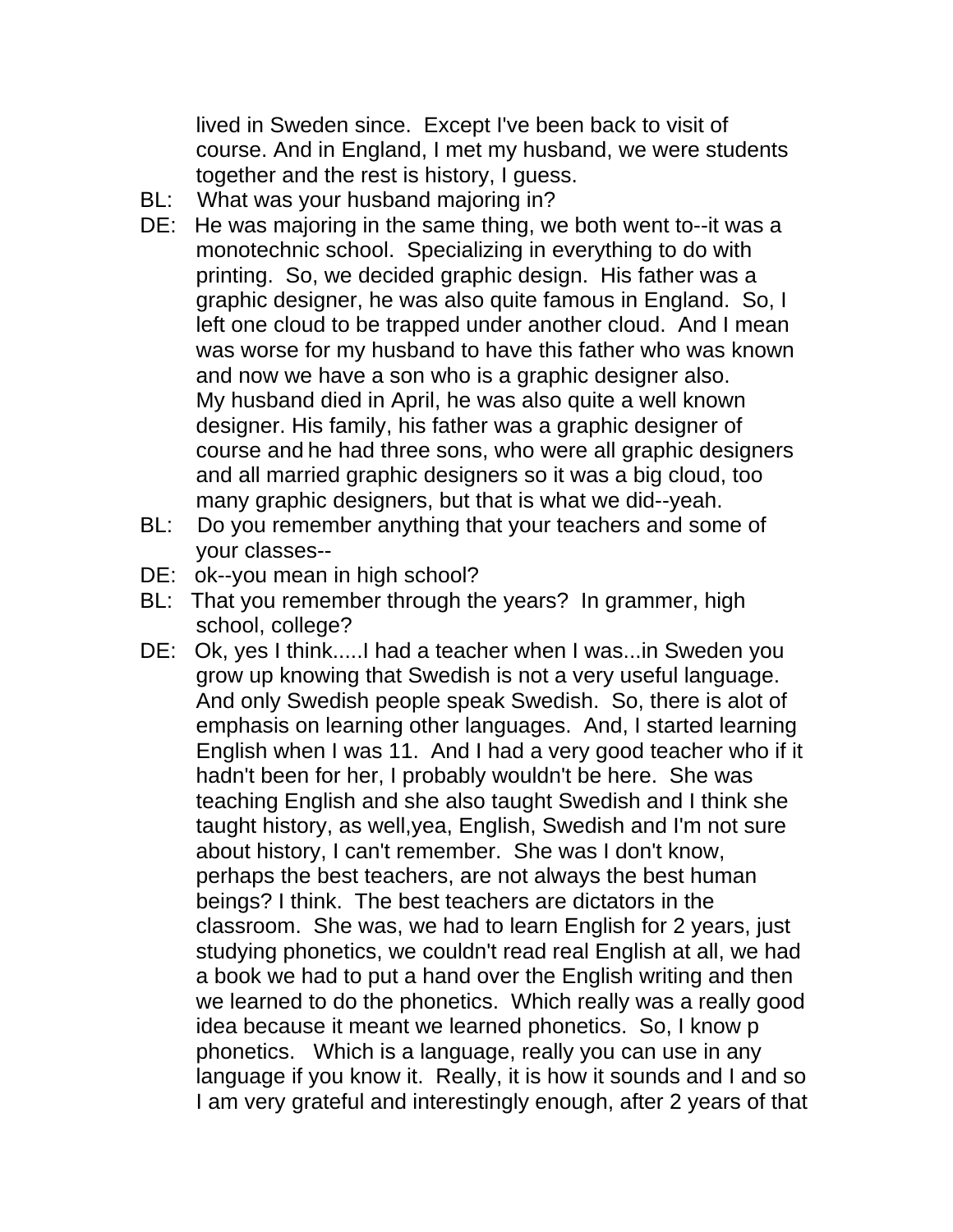we went over to the proper english and it was no problem. I don't know how that worked, She had her own ideas of what to do with us I guess. In english, in Swedish, you don't really have the "o" sound, like "o", she would learn it while doing a task,she would go in front of the class and say "open" and we would learn to say "open." Even though you felt like idiots doing it. So, she, yeah, so she was probably the most important teacher that I had, I would say. And, then, when I went to college, it was fabulous for me really. I really, I mean, I thought it was drawn and my idea of doing good came from a book I saw in a book store, which talked about graphic design. I didn't know what it was but to see that it was good enough to read and I could do something that had to do with print. I thought in my young brain. I didn't want to be a painter. I felt that that was very unrealistic and I wanted to be you know, industrial.So, I studied actually, I was going to go to school in Sweden, in Stockholm and I did internships to do that and then I discovered that it would have made me more of a production person and I didn't want that so I talked to the Headmaster of the school and he suggested England. And my family was very anglophile anyway. My father had lived in England in the early 1900's. And so I went, I had actually been in England before when I was 15. I went to a boarding school in the summer in England to learn English better. I came home and I said I want to move to England. And my parents said no. And it was very free, I had very easy going parents, it was the modern era of raising people without much ... I was never beaten or very disciplined I guess but alot of sense of responsibility which I have done with my kids too. Not so obvious to other people sometimes. So, yeah, so then in school that I went to in London, I have a teacher who was well it was interesting in the same in this country, the war had this peculiar side effects apart from all the awful things that happened.

 A lot of people left Germany and they came to all over the place and they came to England. And we had refugee teachers, often Jewish older very well educated. Not of graphic designers perhaps but they were better educated than graphic designers are now. They had a wider knowledge of the world and they were really good teachers and I had one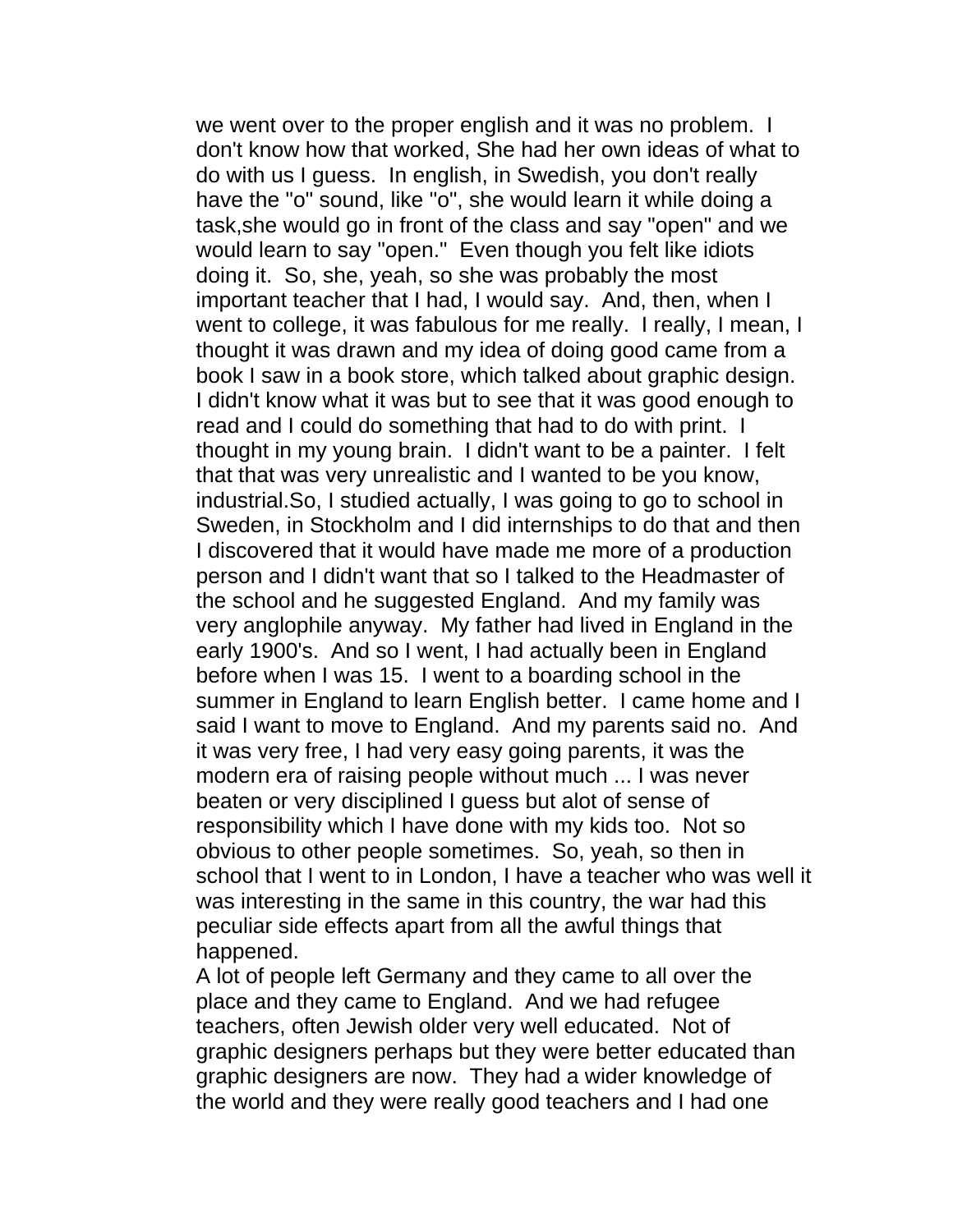who liked me very much which is always good and he was very, they were very unorthodox they, England at this time, I went to school in 1962, it was the sixties, it was the Beatles, freedom, we didn't really participate, I met my husband in college, but I didn't, we didn't do that so much, we did go see a lot of movies but we didn't do the Swinging London. London, but without being swinging I guess. But we had in every class, we had 2 teachers. And must be 20 kids, 20 students and and we had 2 teachers, which is unheard of now. Certainly, it was an incredible luxury and sometimes we didn't understand that teachers didn't always like each other. But it meant that you had a choice. You might like one teacher better than another one. And you might learn more from that teacher or yeah it was luxury, it was incredible. At that time, even though my parents hadn't paid any taxes in England, tuition was free basically.. they hardly payed anything. And medical care was free,

because I have ecxema and I have to go to hospital sometimes in England for bad rash and ...free. My babies cost hardly anything when I had them in London, it was again a good time... it was at it's height, I think my babies cost around \$60, I mean 60 pounds, which is about \$180 now. And I could stay in the hospital for 9 days, which I did, so I could learn to be a good mother. Yeah, it was luxury. BL: Were you married in London?

DE: Yep, I married my husband in London.

BL: Would you consider it a traditional wedding?

DE: Well, first of all, two things. I actually was married before, I married Ray Young in Sweden, to a painter, who was much older than I was. As I said before, I had this, my fathers first family were in their twenties even thirties when I was born. I tried to quickly become one of them so I married a friend of theirs, who was a painter. We went to London and then I met my husband and I knew. I divorced my husband and I wouldn't have married him if, yea....he wanted to be married and he was 38 and I was 21 and I was flattered and all that good stuff. Anyway, so then the second marriage, we wouldn't have married at all probably, we would have been together but we wouldn't have considered marriage important. But we went to Italy without being married--we tried to rent a room one time in Italy somewhere and the very older woman looked at us and said, "Are you married?" and we said no, we weren't married and then she said we couldn't have a room. That was the first time we'd ever heard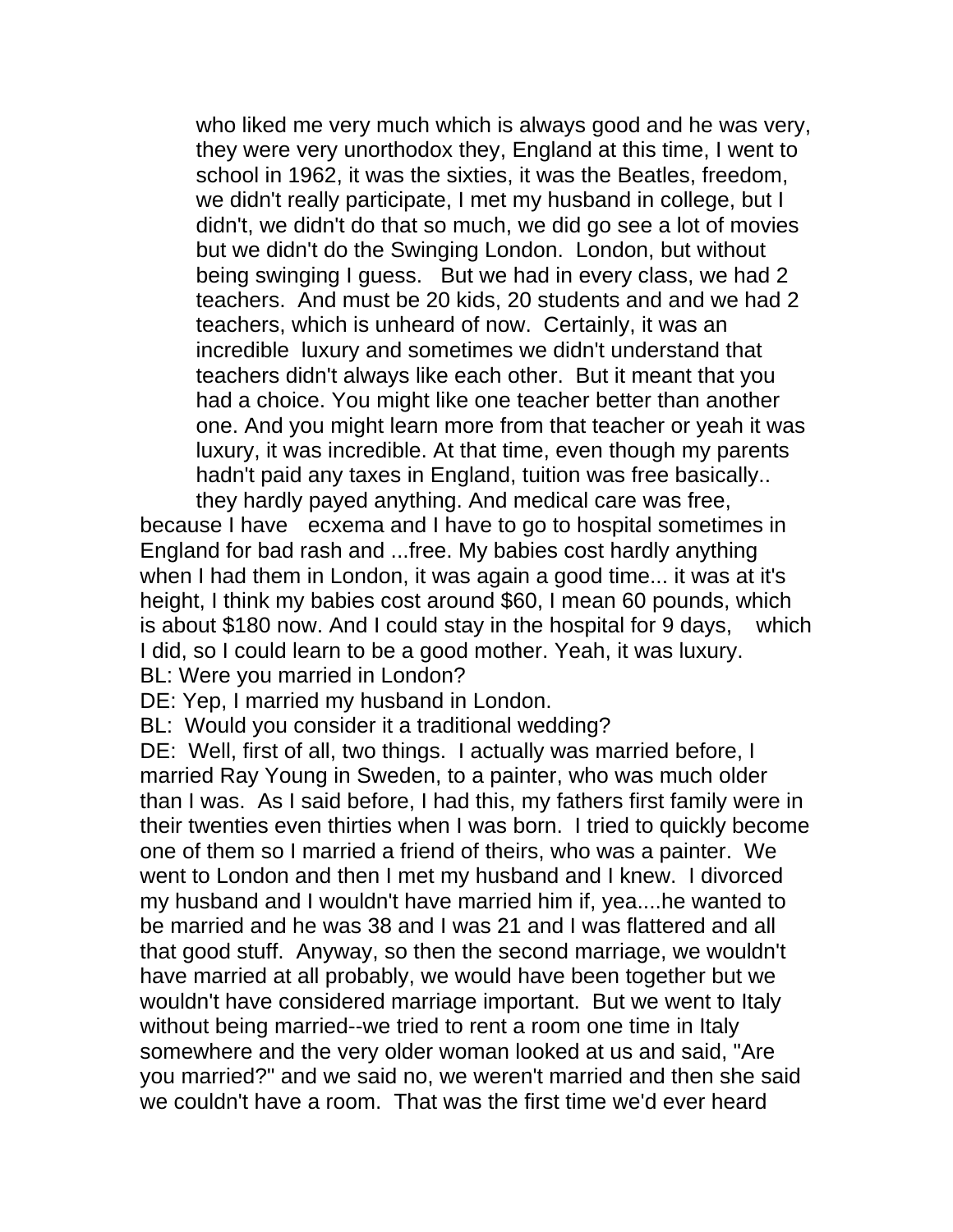anybody having any problem with us not being married and then as we were going to have children, we knew we might as well get married. So we actually had a very registry office marriage. BL: I see

DE: And it took 30 seconds basically. It was more radical than even we were I think at the time. And my mother-in-law and husband were witnesses and we were witnesses at their marriage a month later. So, yeah, very basic...it had serious repercussions because when my husband died in April, we thought we had everything organized and then I couldn't find my marriage certificate. So I talked to the Social Security Office and they said, Oh, ok,that's fine, we'll send you a list of possible alteratives and the first one was if you had any newspaper cuttings from our marriage--which of course we didn't, because we were in the USA. But if you had a witness, so I had two, so I called my mother-in-law's husband,who was still alive and he wrote and said, yes, he had been there and it was ok. Because they had to change over the social security so I could get additional.

BL: hmm mmm

DE: So that was kind of interesting

BL: it is interesting

DE: So we know we...what is very interesting is we were radicals in our little, ya know, we were anti...anti-authority I guess. Politically very left and that sort of thing. And now I find our son who is now 31 and he's talking about getting married and he's doing the whole business. He's having engagement rings and he's going to have wedding, a big one, and he's asked his future father-in-law for permission and that shocked me, terribly. I didn't realize I would be so shocked by that. Ya know and my daughters, we have 2 daughters and a son, but they tell me that he's the most radical of the family. He's the one that's road breaking like we did in a way. BL: hmm mmm

DE: ...in a way he's breaking the ya know....So, that for me the most shocking things my children might have done is to be either probably in the military or a minister. Ya now, I'm not religious, so it swings round. Ya can't, I don't....

BL: You find it like they are doing the opposite of what you did?

DE: Yea, yea

BL: Yea, when did you come to America? and what made you decide to come to America?

DE: Ok, we lived in London and we taught which is very common in England and we taught graphic design and freelanced. And also, my husband had his first job and was actually he was a printer at a publishing company. I worked for a designer that worked for a publisher. So we were all into publishing I guess and we like to read and so on. And then we had a friend, in fact my husband's boss really, he knew an American who wanted to come to England. As an exchange, he didn't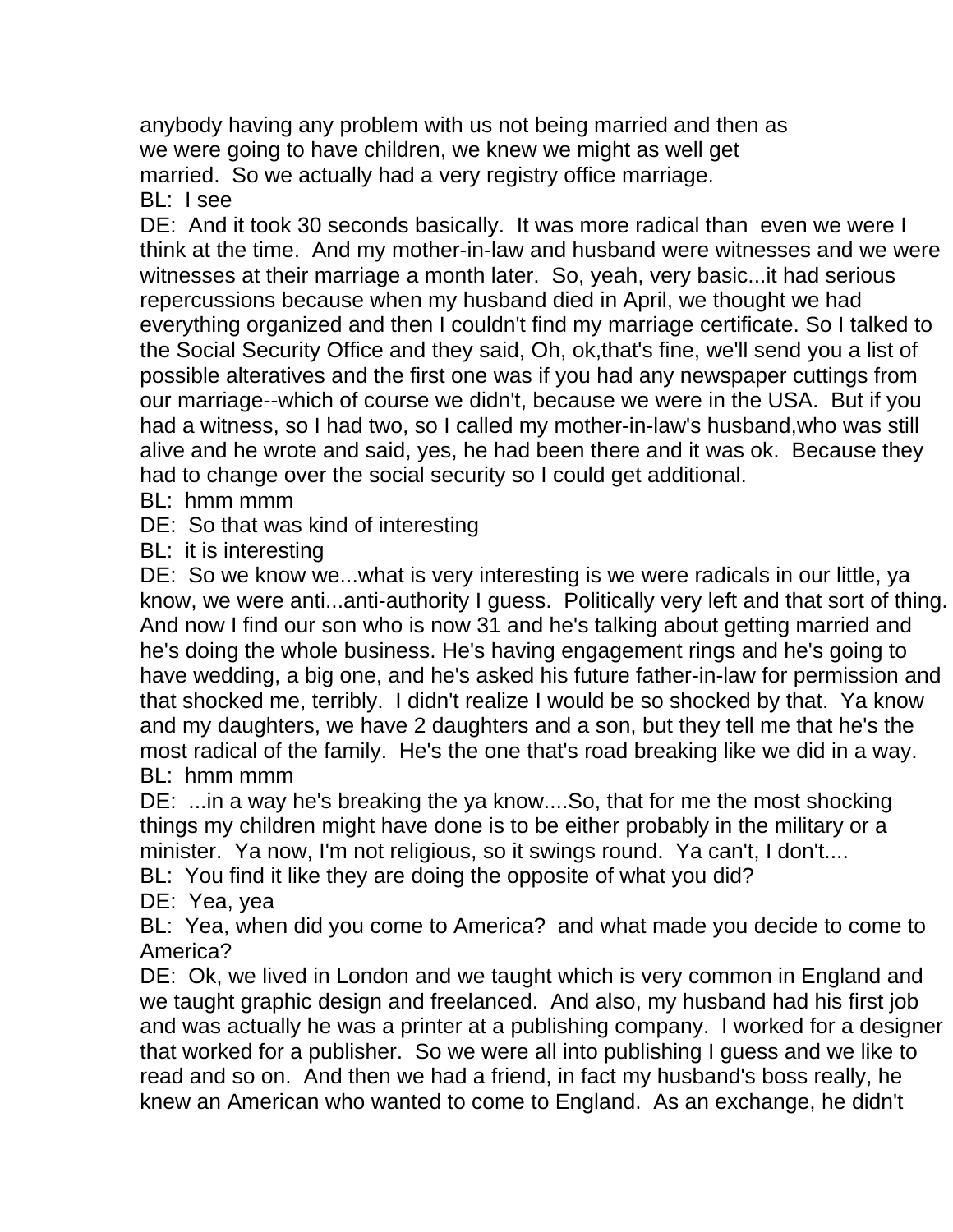know us. So we exchange jobs and houses.

BL: Oh

DE: And the American came to London and stayed in our house and we went to New England, and stayed in his house. And my husband took his job at the University of Massachusetts Press at the time. And the American taught at the school with the beginning students. And that made us feel like America was kind of nice. Ya know, it was possible. And you also understand that we didn't have to live in London. So we moved to Bathe in England and at that time you could have a tiny little cottage in London and sell it and buy a regency--1700 house in Bathe. Because Bathe was too far from London at that time, the train took too long so we lived in Bathe for two years. And we shared a house with my mother-in-law and her new husband, the one that was the witness at the wedding.

BL: hmm mmm

DE: ...And we hadn't realized that she had a drinking problem. And we, it became impossible. At one time we lived together, when I was a student, we married in the last year at college and I moved into my husband's mothers and also a younger son lived in the house. And it worked really well because we were students and we were the young ones. She was the queen really. When we moved to Bathe and she moved in with us, I was the queen in the house. In her mind, I was the queen. I didn't care, but it became very difficult. And I, in a way, I had a life that she'd had a long time ago. I had small children, I had lots of friends, my life was wonderful and hers wasn't. So, we had, we couldn't, it didn't work, so then my husband's friend found, told him about a job in Ireland. My husband had studied in Ireland--he'd started college in Dublin, before he went to school in graphic design, he was studying a degree in Italian there before I met him. And Ireland was very close to his heart. So, we moved to Ireland, we were there for 6 years. He was working at a government agency that was to improve design in Ireland. After 6 years, it was obvious that this agency wasn't working as a team. It became more of a tourist shop. And that's when we thought we might move to America. Yeah and my husband wrote to various school in England and in America too. How do we get a job in England? America? So he got an early visa at the time...PH visa to teach, or something like that. And we all went to Philadelphia and this friend that we exchanged jobs and houses with long ago he knew of a job here. And he worked for the University of Massachusetts Press. And the university presses--there are many--hundred twenty in America, at least. They are very connected. Especially in the decision area or any other area actually.

BL: hmm mm

DE: So he got a job here. The University Press here had never had a designer before. But the director thought that it would be a good thing to have a designer. And of course no American would come to Lincoln, Nebraksa, no designer would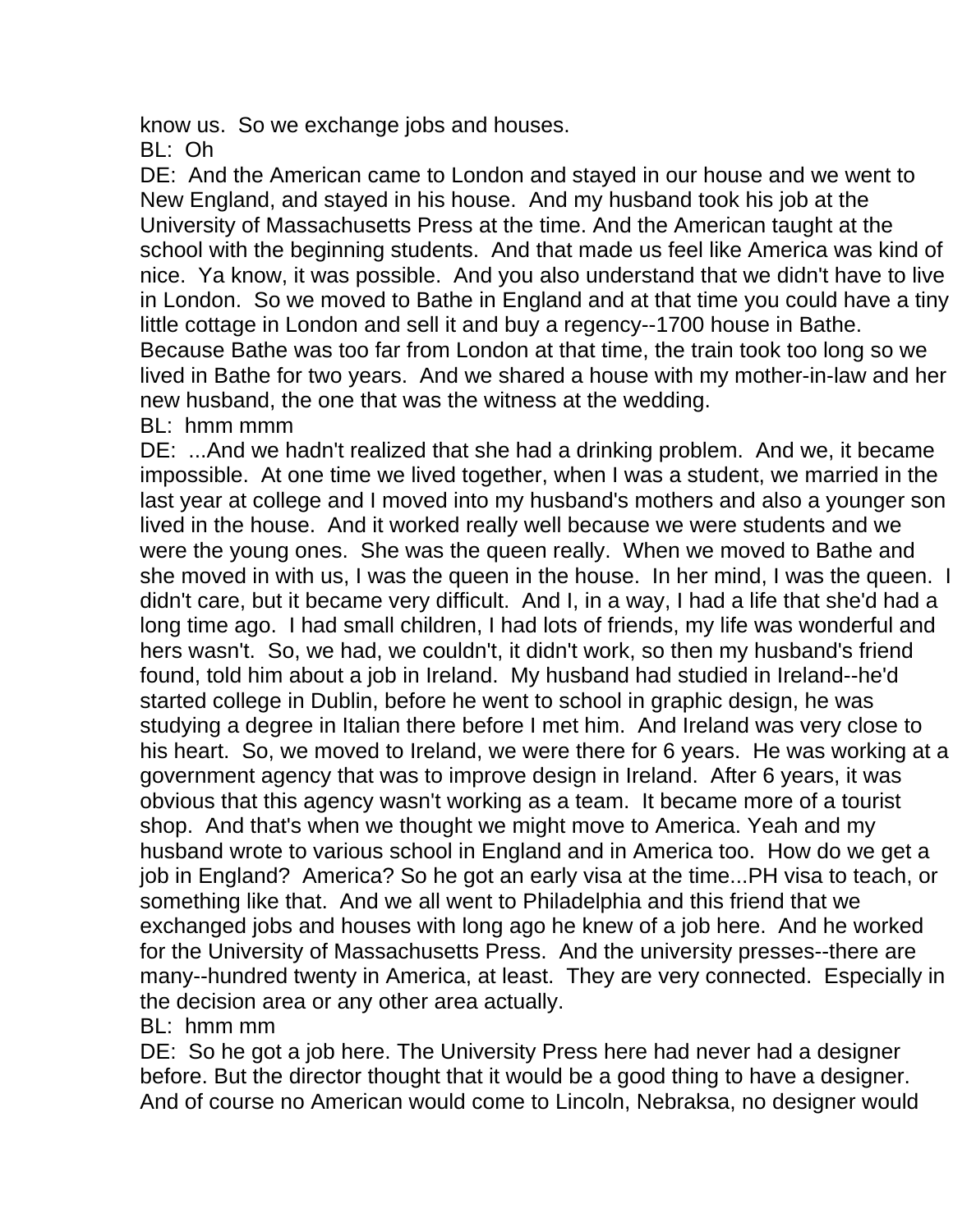come to Lincoln, Nebraska because where is Lincoln, Nebraska, I mean, in Philadelphia people said that they'd been to California, I mean Colorado, but they never heard of Nebraska. You had to be a foreigner really. So the University here and the director of the press, had to do quite a little work to get green card for my husband. And once he got a green card, we all did. So we all had green cards and that's why we are here. And we came in 81.

BL: So in 81 you started working for Nebraska press?

DE: University of Nebraska Press, yeah my husband did and then 6 years later I got a job there also. So I was here, I wasn't working, I was doing a lot of freelance. Lots of volunteer stuff which I have always been interested in doing. I learned to weave, also interviewing with various neighborhood association and PTA and the school and you know my kids were quite young so and then I also got the job in 87 then we both worked there and we thought we made it, we hadn't really come here to stay because we also had this idea that we had to live on the east coast or west coast or whatever. We thought we would stay some years and then when I got a job also, it was hard for us to think we could both get jobs. My husband actually got a job in the Smithsonian and he stayed for one day and then he came back--then he also had an offer of a job at Yale. At the time, I said I'm not moving because my son was just in high school then and I didn't want to move him. And I think we felt also that earlier on, to move the kids, we moved them halfway round the world already that they should now be able to stay here. And I, ya know for me it's been good, for my husband, it's been really good in his job I mean he's done very well in his work. I think he wasn't very happy here. He didn't make a lot of friends, but that was his fault really. He worked alot. So, that what, yea...

BL: Was there a big difference between, you talked about earlier on, people not knowing where Nebraska was, was it the cultural things you had to adjust to like moving from Philadelphia to here.

DE: I think when we were in Philadelphia we, my husband taught at the Arts school that is connected to it's called Tyler school of art and its next to university, quite a radical university and very good one. But because he was teaching at Tyler, we lived in a suburb in Philadelphia which turned out to be a very jewish suburb and schools were excellent. They were amazing I would say. But it was also, it was very jewish. I made friends with people. At one time, I was in a situation, I invited some people to my house and one of the people had converted from being jewish to being protestant because her husband was a protestant I guess. And that went very badly. I mean, I just listened to them. I didn't know anything about it but..it was..but it was a solid jewish community, the whole place was Jewish. So, I the way they dealt with the food in school, they always had dishes for people who couldn't eat the food, I mean...

BL: hmmm mmmm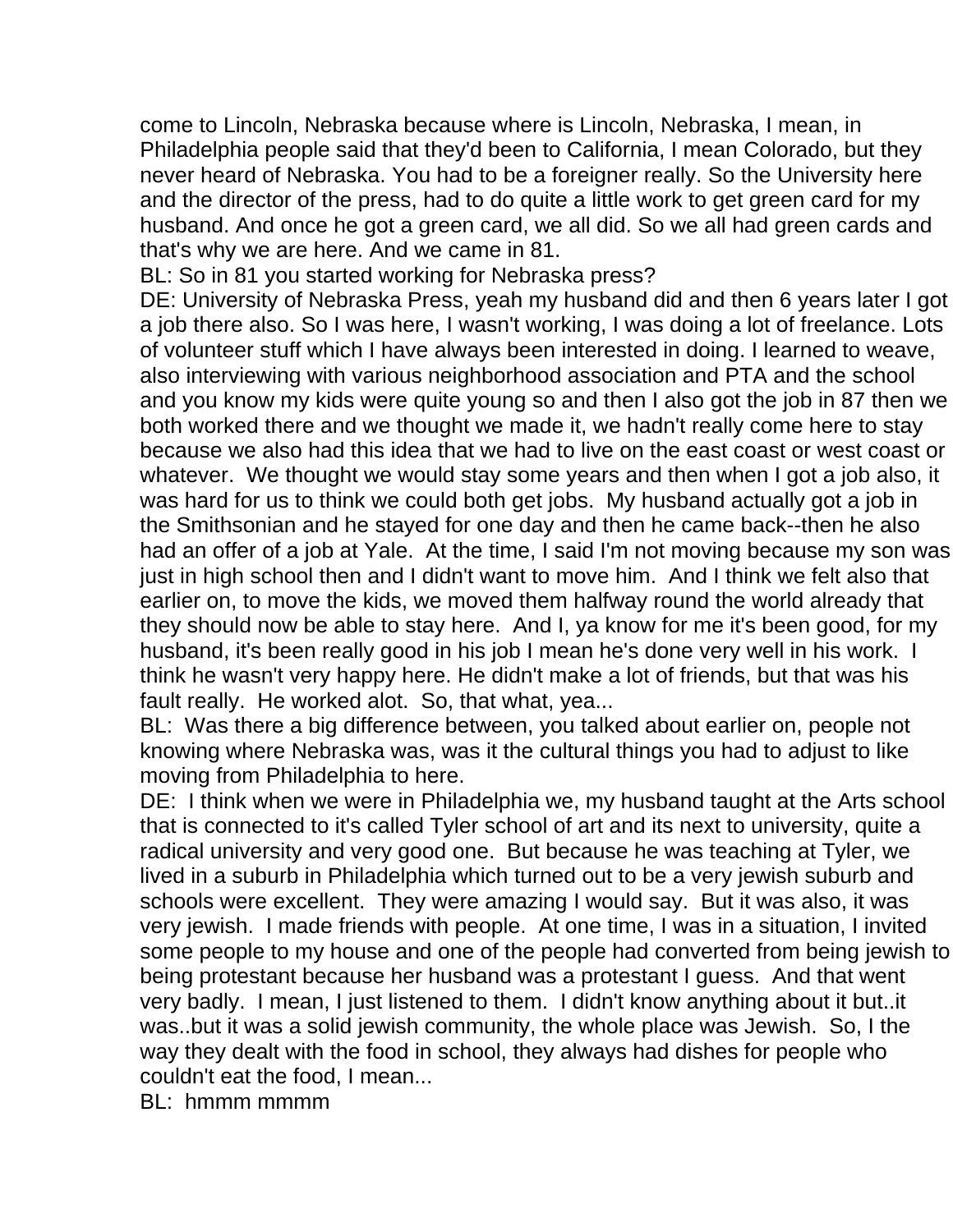DE: So, I think they would have got a better education there, I think probably. But I think...we liked Philadelphia we liked it there, but I liked it there I mean it's been good here I think but it was different. I mean one of the things any foreigner meets here I think is...why are you here? We've had that so many times which I think indicates a notion that no one wants to be here unless they are born here. I'm now in a situation where my husband died and people are saying, where are you going to live? I mean you're swedish and you lived in England and you lived in Ireland, and I've been looking into, I've been traveling a lot this fall but I think I've been here now 25 years. I have roots here. I have a lot of friends here, and I plus it is much cheaper here. I can travel. I think that to me you have to if you live here. It is a very people have said that's probably true. So many people here... grew up here and have family around them. Do not understand what it's like to not have that. And not nessesarily completely welcoming to foreigners or stangers. I mean they don't because them themselves have not been in that situation. I mean people are...people are inviting me to church and stuff that's quite a common. They want you to I mean the church is kind of like a social club to some extent, and I, I have that. I think that exists but in terms of what I've heard is that people. It's not easy to come as a newcomer here, I think it's probably because people are not ... no experience of being one themselves. So they don't.. they don't try or they don't invite or they do invite but they don't follow up or something. I must say that's not been so much my experience. But I think it helps if you have a job, if you have a job, you meet people, in your job, and that's a big difference. You meet children I mean you meet people when you have children, you meet people if you have a dog I think, but then you meet people at work but if you don't have those it's not so easy, that's what I think.

BL: Do you feel it's kind of a, like you said, if you grew up here you have family, in generations back that when you come in it's like a newcomer and it's kind of cliq-ish. DE: Uhm?

BL: And not so much in a bad way, but just that we're with this group, we invite you in, but you have to think like us....

DE: Well you mean, I know, politicially I think one of the things that when we come to this country we had to swear that we were not communists, ya know. That we were husband and wife and three kids and the youngest about 5 or 6. We had lots of friends who were communists in England. At that time there was much more like being an idealist actually, and I think communism in it's real.. I mean, Marx. It's Marx notion is more like Christianity, I mean I don't know the fear of communists, we escaped the Cold War.. was this notion if you were communists you were, I dunno, a bad person. And I think the whole to me, the conservative climate here is hard to accept. I must say in that sense Sweden has more of a nexus. Sweden I realize, that I have in me a notion that of fanilists which is a different one here, the notion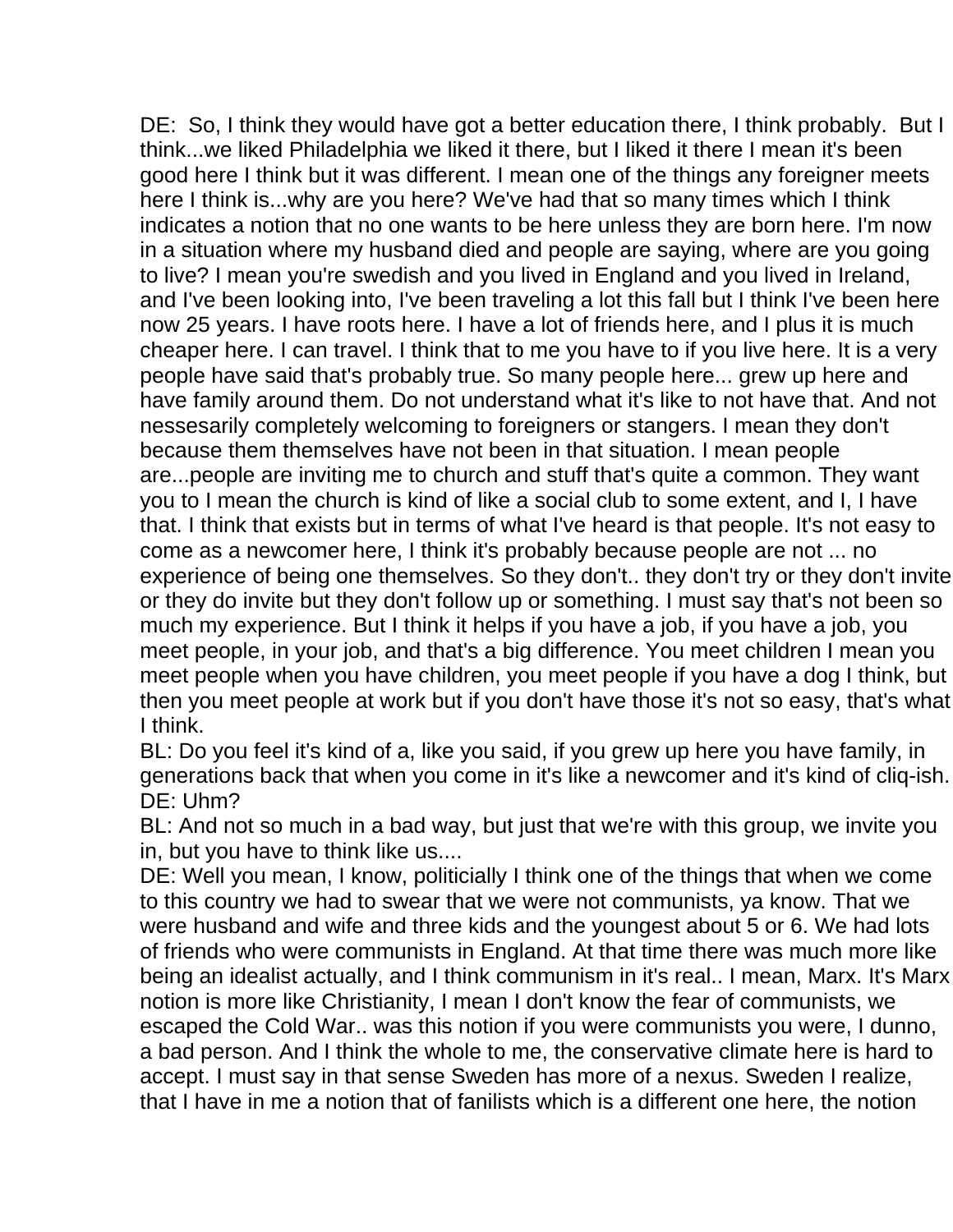here is that I have the right to own what I make. That's a different attitude than Sweden. A swedish attitude you feel that you have to look after people who are not as lucky as you. You have and the idea that you pay taxes according to your level of income and if you have a high income you pay more tax because you've been lucky and that money goes into paying for healthcare or I'm really tired of all the fundraisers and all the noise about how bad taxes are. I can't ..I don't ...It's a difference that is inbred I think that in from the beginning it's almost like a racial thing. We talked about United Nations one time, in a group that I was in and somebody pointed out, that you can either think of the individual as an important, which we do here in a way... the western notion to be happy and to be fufilled and to have a good life for the individual. There's some cultures where you're more interested in the group. I haven't thought in those terms, but I think maybe it's a little more like that in Sweden. Even though, of course the individual is very important. But the group idea is that the group supports the individual...it's in a more fair system and I can't, I find it hard to accept here that everything here seems to be given to the ones who are healthy and wealthy and goodlooking and I mean it's all.. I think it's Calvinistic, ya know. Ray used to talk about it, it's like if you are poor, it's your fault. But I think that you're just lucky if you're born in the right place, you could be born in Africa and yeah so that's I think there's a big difference. I mean this is a very conservative state and it's embarassing. I mean I think the whole election system probably doesn't work to have two parties and especially it doesn't work to have it all funded the way it is. So then money can buy, I mean nobody could run to office who doesn't have the warchest. Then the way the companies can buy votes...I don't..it doesn't work.

BL: Well apparently I mean, it seems in this country, the people that make more money pay less taxes.

DE: I know.

BL: ..and when I was, do you think the education in Europe is a better format the way they do it then opposed to here?

DE: I don't know, I mean I suppose from my point of veiw, Europe actually doesn't exsist, I mean it does exsist of course, but there is no, if you live in Italy or Spain well you know that, but I mean, in Spain, Germany, or Sweden, I mean, these are different countries. They are not like different states, they are, yes they are in that sense. I mean I hear in Lincoln, Nebraska, of course there are a lot of Swedish desendants, I hear it all the time, they say, "I am Swedish too!" But they have never been, and they don't speak the language and so on, of course. But they will also talk about Scandanavia and nobody in Sweden would talk about Scandanavia. Really, it's not, Sweden is too different from Norway, from the outside it's not, but the inside yes, and I think it's the same with Europe. So I can't speak for the education system, the English system I wouldn't have thought this perhaps earlier, but I do think the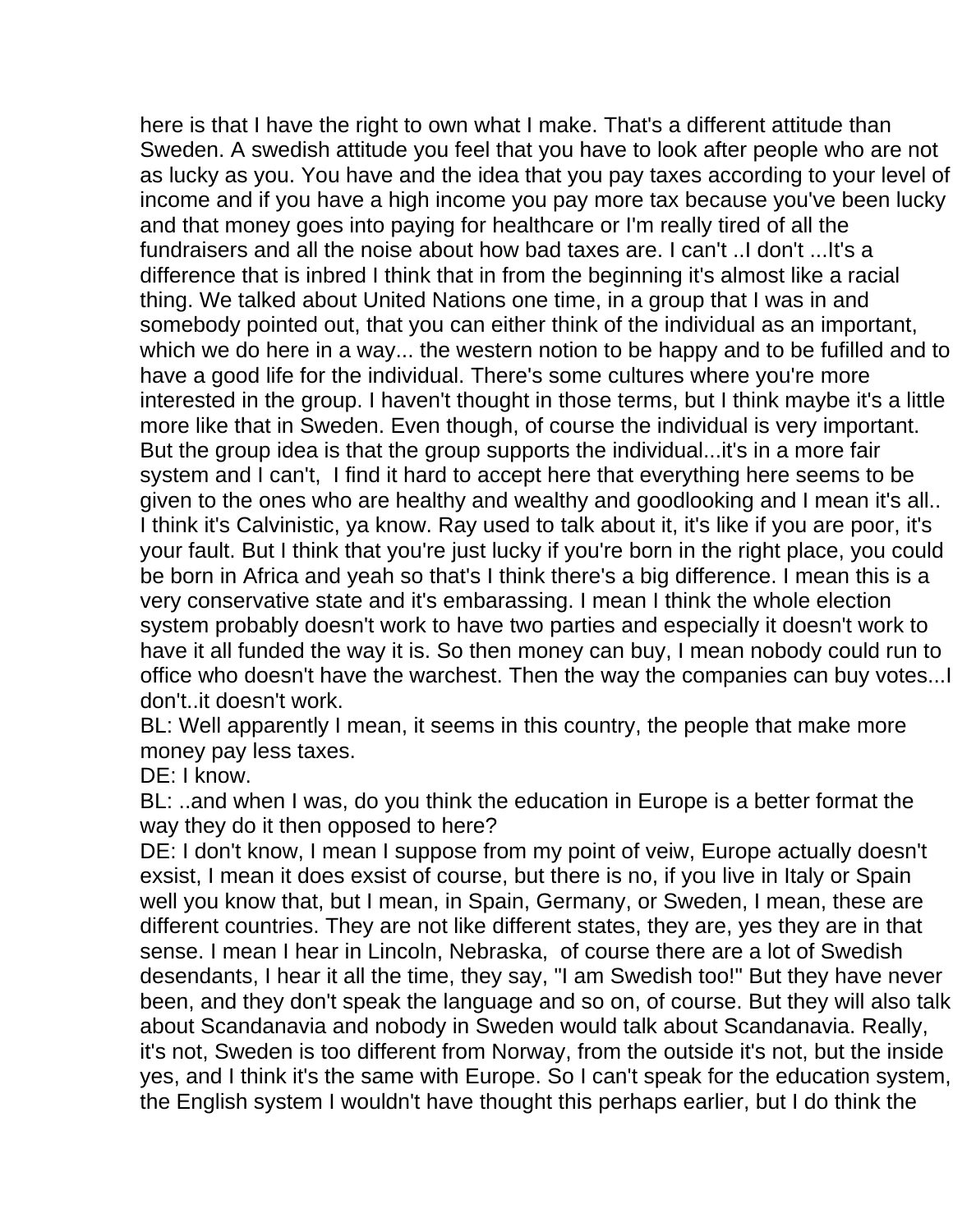English system is based on specialization early and I used to think that was a bad thing. Because I thought that then you miss out, ya know. You choose your scientific area and then you miss out on all the others. I don't think that now, it's kind of important to have achieved something and I say in my son's case, this is going back, not to America, this is a little bit circular here, but my son played baseball in school and he played for Lincoln High. I always thought, okay, it's really good for him to experience that you're not so good and you are learning. In what's good you learn it and next year you lifted some weights or you've done some running so you've improved, you get better at it, and eventually you get really good at it. And I think the English system has a system where you, my husband, for example, when you go to high school you have two years. By that time, you've picked so you've chosen so in his case he did. English and History, the two subjects he spent two years on, by that time, which means by the time you go to college, and this is when Americans go to England to study they have to actually do an extra year because they can't... they're not on the level. If you came as a high school graduate and you're going to do history in England, you can't, you're not on the level. People have already done their two years, so they are already at their bachelors level. Only Americans I think knows what that means. You know my husband was very intelligent and very well educated. But what he could do in terms of conversation, he had hooks in those subjects, you could always turn it to, I mean, because you have the knowledge. I feel I had more of an American education where you had towards the end of high school, you had an exam at that time. But you had carried nine subjects and of course you had them at the lower levels. And I feel very ignorant, I wish I had more certainly in history, I wish I had more, not so much the real dates, but just to know which century things happened. I think I don't and I'm..I think thats, yeah. In that sense I think the more specialized system is the better one. BL: When I was stationed in Germany I was told that the person in high school for instance had to learn a language of the country that surrounded them and they had to learn English...

DE: Mmmmhmmmm...

BL: Where as opposed to here, that you know, that if you're going to college prep courses in high school, then you have to take a foreign language. But over there, especially in Germany that they had to take those classes you know, regardless and then when they got high school age, they either went to a vocational type thing or to the university.

DE: mmmhhhmmm...

BL: And here we don't steer our people, the kids, one way or the other. If you're not looking to a university, you don't start preparing yourself for a vocational avenue. And you know, essentially go through with the rest of the class and graduate. You're not really prepared to do any vocational and I thought that was to separate early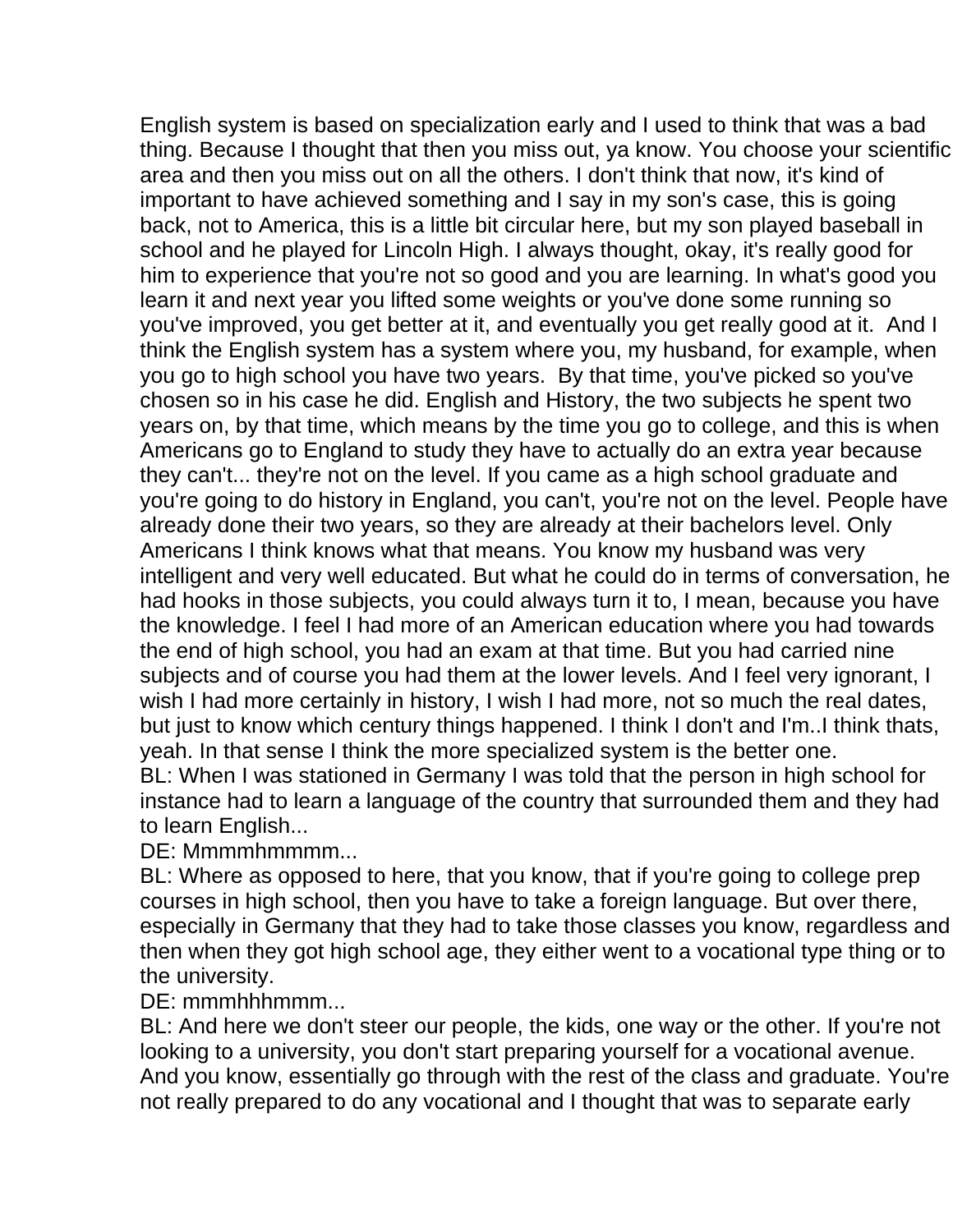and start working on a vocational skill, would be more beneficial then you know, then to not....

DE: I think then, I think what I understand from the situation here is that at one time high school you really, you learned a lot. That was a long time ago, that was my geneartion kind of. But high school now is nothing and now you have to and so many people go to university and perhaps and if they are told they can go to univeristy you are going to earn more money. That's the way it's sold, but you have that..means university should probably be for a certain people who have the interests of scholarship. It shouldn't be, again, it's always the money thing that comes in. And then of course it costs a lot of money to go, but I think that of course the problem is always you have the situation where some kids...I know I have friends in Holland who have had that situation. If you steer towards the vocational fairly young and you suddenly find that you are actually...that you would like to go to university, sorry, you can't do that because you've missed out. I mean, you can you know and this country has this wonderful and I think other countries are learning from that. But you can go back, you can as an older person, go back to school. And I think that's for the longest time it was not so in England. I mean you are eighteen and you are at univeristy but you could not go back when you were twenty-four or thirty or something. And that's, yeah, that's a gift. And I think that's a gift for classes to, because you have the young and then you have somebody older who has more experience that could be sort of a mother or father figure in the class. So I think that's something America's really good at.

BL: I think sometimes you graduate out of high school and you don't really know what you want to do and get some experience and you decide this is what I want to do, but you are already twenty-three or twenty-four and here you are allowed to go back and pursue that.

DE: Yes, absolutley...and by that time you know what you want, I mean I suppose with my kids but I didn't. They went to college and then they worked, all of them actually, for some years. And then they went back into masters, which is hard, but how I wanted it to be. There's certain times when you don't, you need to know, for one thing that school is for you and you're not for the school. High school is hard to understand that...school tells you what to do all the time. So you have to grow up a little and know that it is you and it is your life. But you don't know that untill you are out of there.

BL: Yeah.

DE: So yeah.

BL: Did you live in this area in Lincoln, in this neighborhood for quite a while? DE: Yes, we moved here...we arrived five o'clock in the morning, by train from Philadelphia and that afternoon we had found an apartment and it's been in this area all the time, yeah. We like this area very much and the kids went to the Lincoln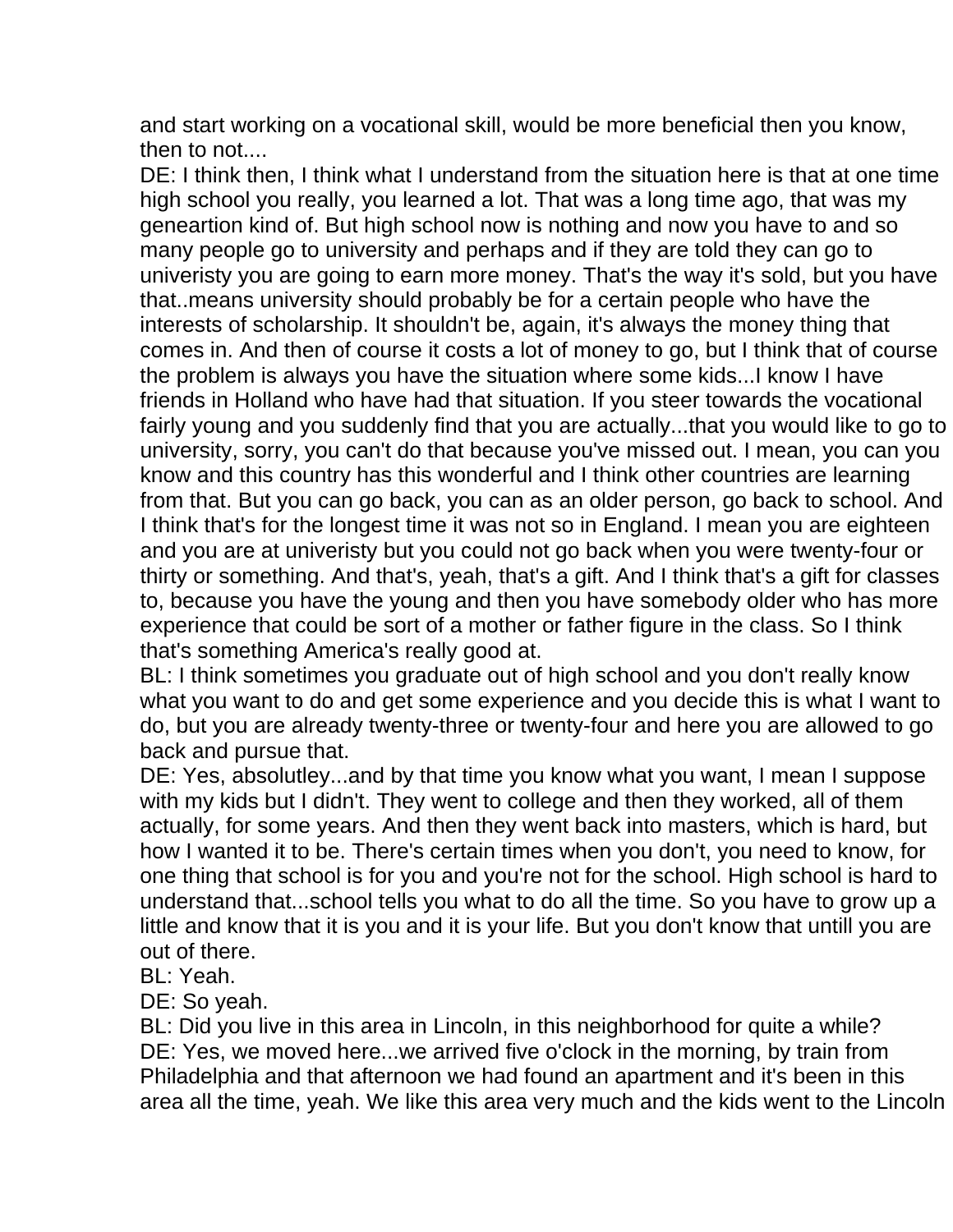schools, and they all went to Lincoln HIgh School, and they all went to Everett, and McPhee, depending on how ...Everett changed was middle school of course, junior high before Park was. So yeah.

BL: Has the, well certainly, has changed in the neighborhood. Can you tell me a little bit about the changes the neighborhood has gone through since you moved here?

DE: Well there is a fear in Lincoln of this neighborhood, I mean people there's always fear of the unknown. We've had no problems, we've sidled at night, we've had no problems. And maybe we're lucky but I think it's, I was involved with something called Strengthing Neighborhoods. Which was kind of a misguided idea. I don't know if you can strengthen a neighborhood really but unless a neighborhood wants to strenghen itself possibly, but at the time we, this was a move by population and over population is bad for the schools, the kids have to move to another school. At the same time, you realize some of the reasons people moved out of the rental apartments, they might get a house and their life might be better somewhere else. Of course, I have an attitude about rentals, I own my own house but in Stockholm, many people live in rentals all their lives, that is what they do. Of course now they tend to buy them, that's changed. But I think here the attitude is that living in a rental place is that it is not good. And another is to go on the bus is not good. Mostly people have never been on the bus and the rental places, when you go look at them, they look terrible and that is, that doesn't have to be and I think there should be much more people living in there should be much denser population in this area. And down town, and then you could have this proper transport system because I think it's crazy how we live with our cars. And that's, but in terms of, I haven't directly experienced how things happened here, I hear it I think..I am involved with something called Tea & Talk, which is a group of women, who are interested in International issues and this Saturday I'm having, they usually come to my house and I am having a woman talk about what it is like to be an African-American in Lincoln, which interests me very much, it's really hard to be an African-American in Lincoln because there is no, there isn't the whole range of classes really. If you go to St Louis or you go to Chicago, you only need to be in the ariport and you can see middle class black Americans who are just like whites. What you see here is, you see athletes and then you see unhappy, uneducated, bitter young men generally. Or pregnant, it's really bad for everybody, it's really bad to see that, I mean to not have a role model. I think you learn obviously from your parents and then you learn from your parents' friends who you see and if there is no model of and you feel as a black person that, especially young men, if you see yourself, if you study hard and you're being told you are behaving in a white way. I see just opposite the street from me, I have a whole crew of young men who...they need alot of help. That's what I think.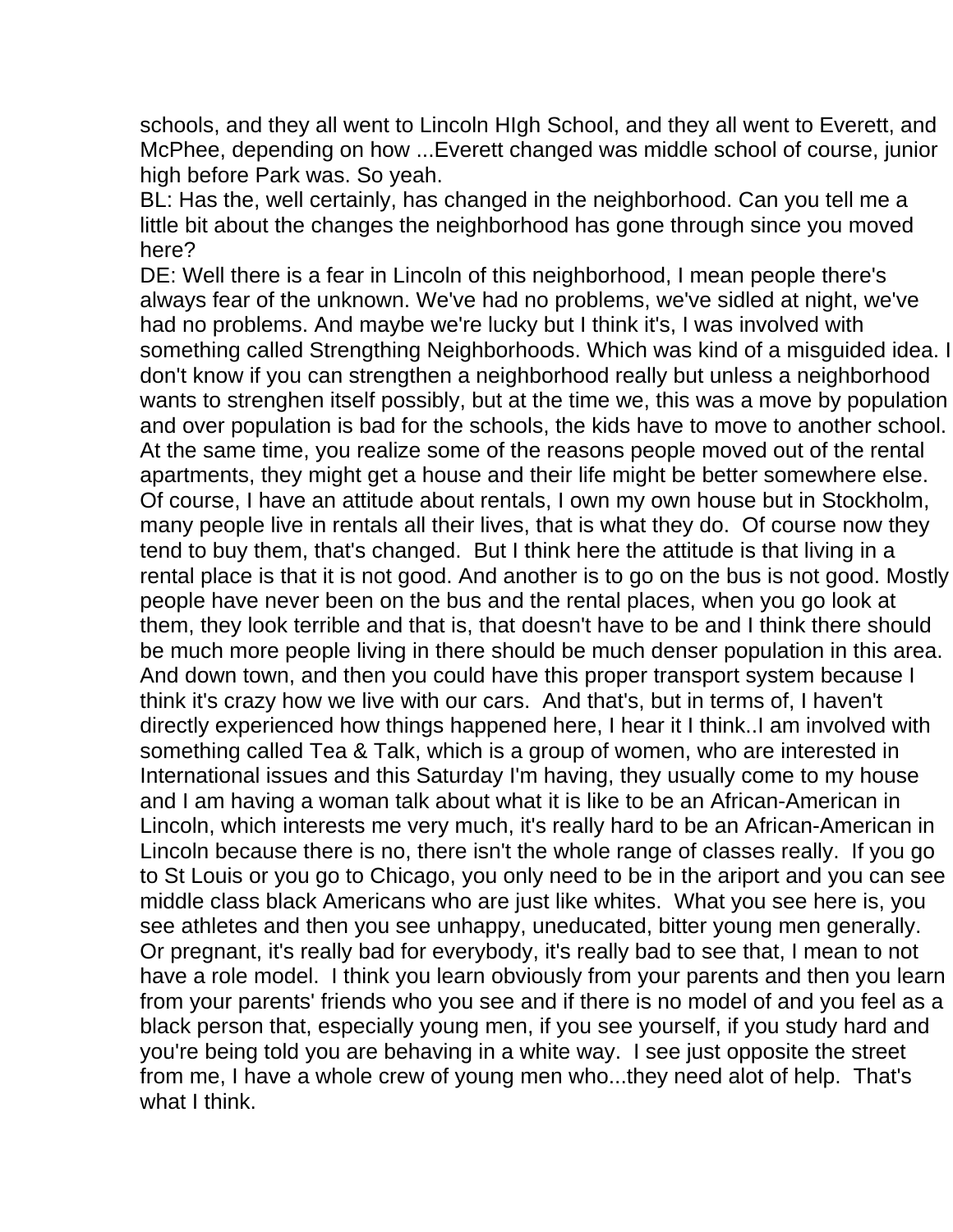BL: Has there been an ethnic change in the neighborhood--do you feel in the past few years?

DE: I don't know, in my, again in my neighborhood, I live 2 blocks south of A on 14th street and I have a rental apartment and house just opposite me. I've had in the last few years, I've had the experience, first a family from Guatemala and they had about 3 or 4 kids I think and they it was very interesting. They didn't have much room to grow, they only had a parking lot beside them but the family was always together and if there was a child who, a younger child that would follow, they had a system and there was a togetherness and if they had a party.... We also had a mexican family opposite us and they had a high school reunion or high school or somebody taking their high school diploma--they would be--the whole family, aunts, uncles, their whole family, huge family, lots of music, lots of party and this Guatemalen family was very supportive of each other I think. Now, they've moved away, and the families now are black mostly and there is, it is hard to understand how the family, who is who. There is a lot of young men who I don't quite know who they are and a lot of cars--there is a woman there who I know--I don't know who she is married to and I also see her children, not her children but other black children....so much but the other young children who are basically told no and they take chances because they expect to get no. I, to me, if I was raising children, the important think was that they have a sense of responsibility inside them, they have a sort of inner parent really. Not waiting for someone to say no and of course I see this no business all the time anyway, in shops, not just the blacks, its the whites too. That a child picks up a can in the supermarket and gets a sort of slap on the hand and say no, then the child starts crying and then you get another slap for crying. They could make fun out of it and say this is a can of beans, let's take it back. Can you find another one or could you help me to put it in the basket. That's a parental learning and if you don't have it or you've never seen anybody doing that, then you don't know how to do it.

BL: You mean like a good role model?

DE: Yea, of course, I mean when you ask about--if the change.. there is a much more hispanic presence and of course much more hispanic shops...the supermarket near us, the B&R, that we call it still. They have ethnic foods. They have shelves of ethnic foods. And the spanish language is creeping into all sorts of things--you have things translated into spanish. So, yeah things have certainly changed there. I think, yeah.

BL: Did you have, and you don't have to answer this, did you go through the citizenship process?

DE: No, and I will. I saw the notice and I'll take the classes and for a long time, I couldn't do it. If I become an American, I would lose my Swedish citizenship. Sweden wouldn't allow dual, but that has changed. United Nations have, European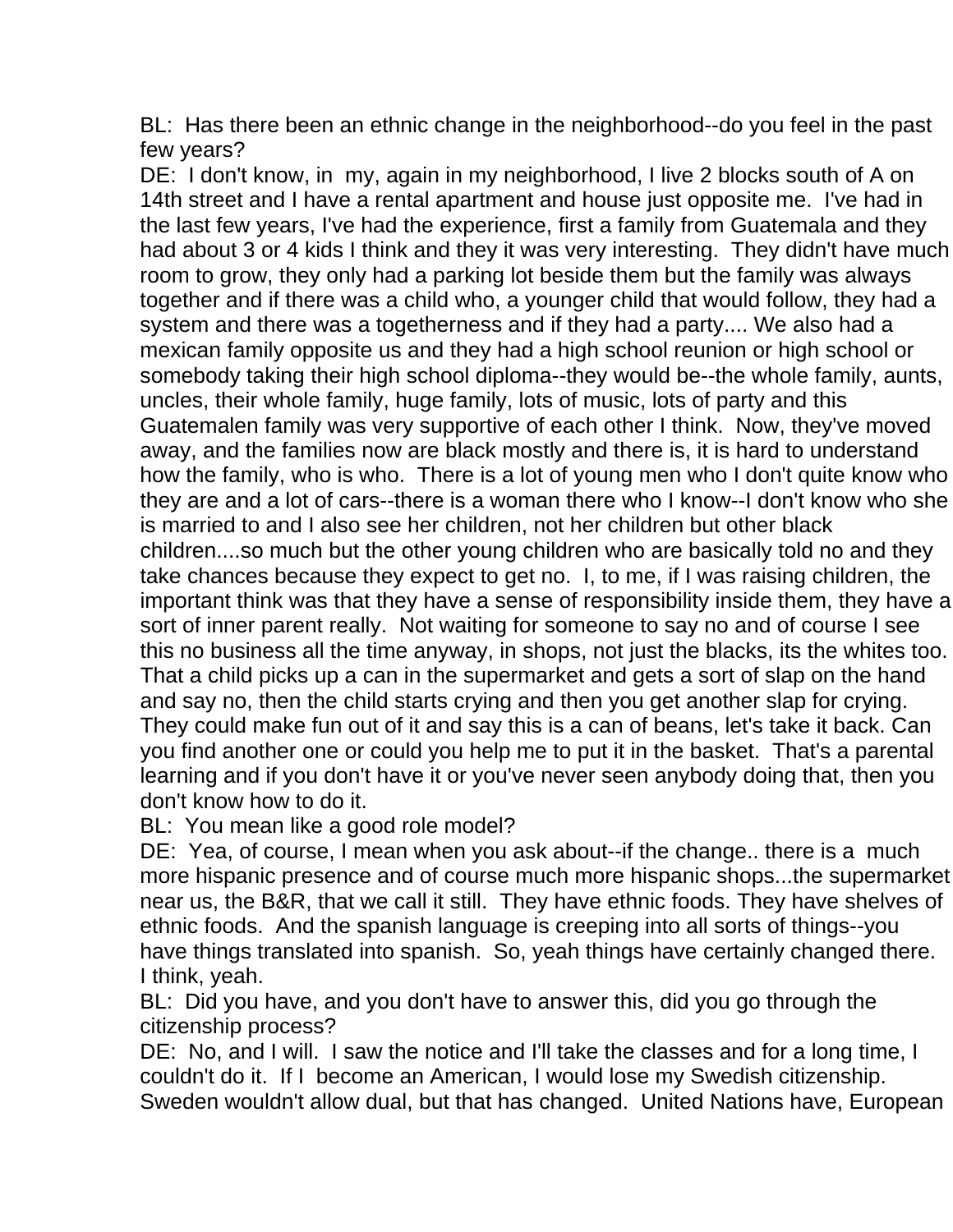community rather has changed that. Sweden now you can have dual and I think it's time I did it. My daughter has done it she's the only one so she did it last April and she is now American and it's obvious that I should do it.

I also found out there is certain economical situations -- there aren't many that are some different that which they are not going to directly affect me but I think it is time. And it's embarrassing not being able to vote. I was very embarrassed when I was here on Tuesday and people had the "I voted today" and I couldn't have it. So... BL: Like I said earlier, you get a copy of this and a CD...what do, if any, do you want your children to learn from this--from your experience and to get from the CD of this interview?

DE: Well, I think they probably don't know, I mean, I haven't told that much in depth, I probably should tell them that subject anyway, but we are going to Sweden in June and my teacher came and my husband died in April and we went back and one of my kids had been there for a year so she in a sense she was the ambassador to learn about Sweden. They, but I think this time, my brother who is still in Sweden took his uncleship rather seriously and told them all about the family...probably more than they wanted to know anyway but they feel, I think it's not just I, who have a Swedish inheritance, maybe, they do too. Even now it's not very, they haven't lived there, although they've summered there ???? island, they spent the summer and they would they have some memories. One in particular, she didn't really, she hadn't been there for a very long time and so I think they now feel that, they and also perhaps after my husband died we better get on with this together because we are the only ones left Eckersley is very bad at and we don't have a lot of family. My husband's two brothers have died and his parents have both died. We have the step father is still alive, but otherwise family is actually very bad at keeping, I mean we know there are people out there but we don't know them very well. And I mean I can say family doesn't matter but it does in the end, who is going to come and ya know, yeah, family matters. I think and my family of course is horrendously big and complicated. And my brother knows all about them amd I know nothing about them or try not to but it's kind of nice to go back and feel like you are a part of the family. So I it's easy to say, my kids say they have a very small family so in a sense they can get that but they know. I think one of the things that I didn't and I wish I hadn't probably one you know when I was growing up in Sweden I was the artist sort of speak. I left very young, I wasn't an artist, it's what I do..I was the drawing person. And I enjoyed being that, everybody else was writing or something like that. And then I got into the Eckersley family and my God everybody was being a designer. So, I really didn't want and then if the kids did something in school, the teachers would say but your parents are artists. Well, I didn't want that so I really kept, I don't think we told them enough. In fact, my oldest daughter has said that she it hadn't even occurred to her that she could go into some kind of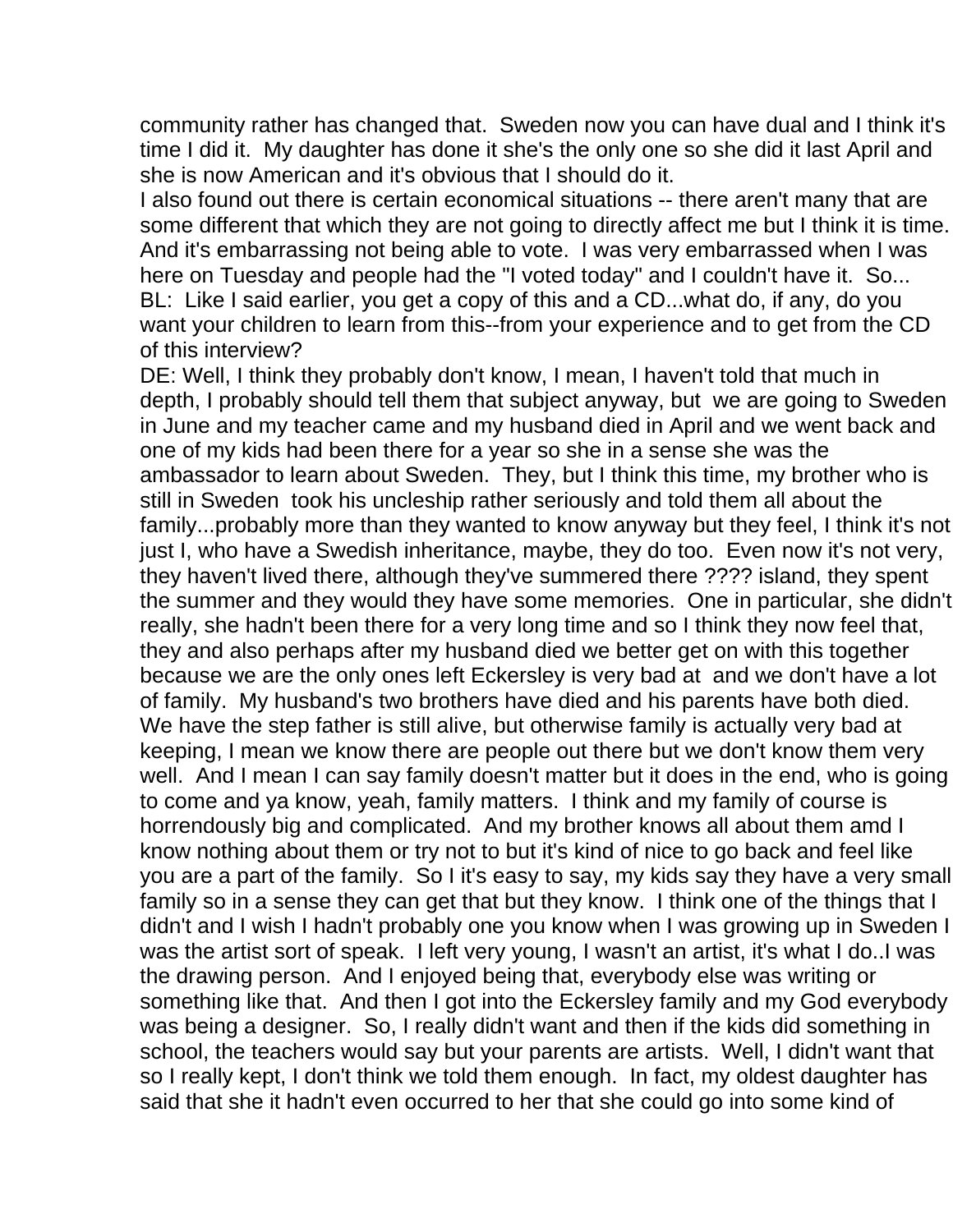design, art school or something like that. Now the other two, the little one is now, after some search, she is now a fashion, has a fashion company and she is a fashion designer and the younger, my son is a designer, so those two went into that, actually and the older daughter is always done cards and things so in a way she is a designer too but we did keep it very quiet and they don't, the English way of life and maybe the Swedish too is very understated. Much more understated than here. When I taught at the University for a year, somebody else was going to be gone on leave. So, he suggested I take his job. So, I wrote a resume of my knowledge, of what I had behind it and my resume was you know, paper a bit like that. and he said that is much too short. Ok, so I yeah, I could pad it and have pages of it and I did. I mean that different and I think the same, with we didn't tell our kids if we'd done something...we run to war or something. It's not, that's not, there's a certain arrogance in that I think..I mean Richard's father first of all, who was a designer and ran them in Sweden or rather England, he made posters, especially during the war. He was, you would see his posters in the underground and he would do posters for the war effort. You know, don't talk because people could hear you or don't walk on ladders which have a bad, ya know, he would make a design out of it. That's ok. I lost my line. I went too far back and I can't remember what I was talking about. Sorry, yea, I don't know..

BL: So, it would be like that "Loose lips sink ships?"

DE: Yea, that was his, yea, he anyway oh yea, I was going to say so he had various awards in his life, he had an O.B. which you get from the Queen, it's not nobility, but it's a medal, and you can have that after your name, you can have your name, the O.B. and ok, he never did--too famous for that. He just had his name. And I think my husband was the same, he could also have things after his name, it doesn't mean that he doesn't think he was good, it meant you don't blow your trumpet because if you do....here, people do, and it's a little hard. It's a little hard I think even in my design, when they had the bikes here, the Tour of Lincoln, when they had these bikes that were painted?

BL: oh yes

DE: I did some bikes, I have some bikes in Lincoln--then later on they did one about the stars. Did you hear about that? I can see in my design, I am unfreely, very low key and that is my heritage I think. It's not American, but thats what I am, I try to be more freely, but I can't so ya know..

BL: Is there anything else you would like to say--you have such an interesting life and career--that I think I could sit here for another hour and talk...

DE: The tape might run out

BL: yes

DE: Well, I don't know, I've been very lucky I think in many ways, very many ways actually and I am mostly happy, I think, even though, which is luck in that too, I've